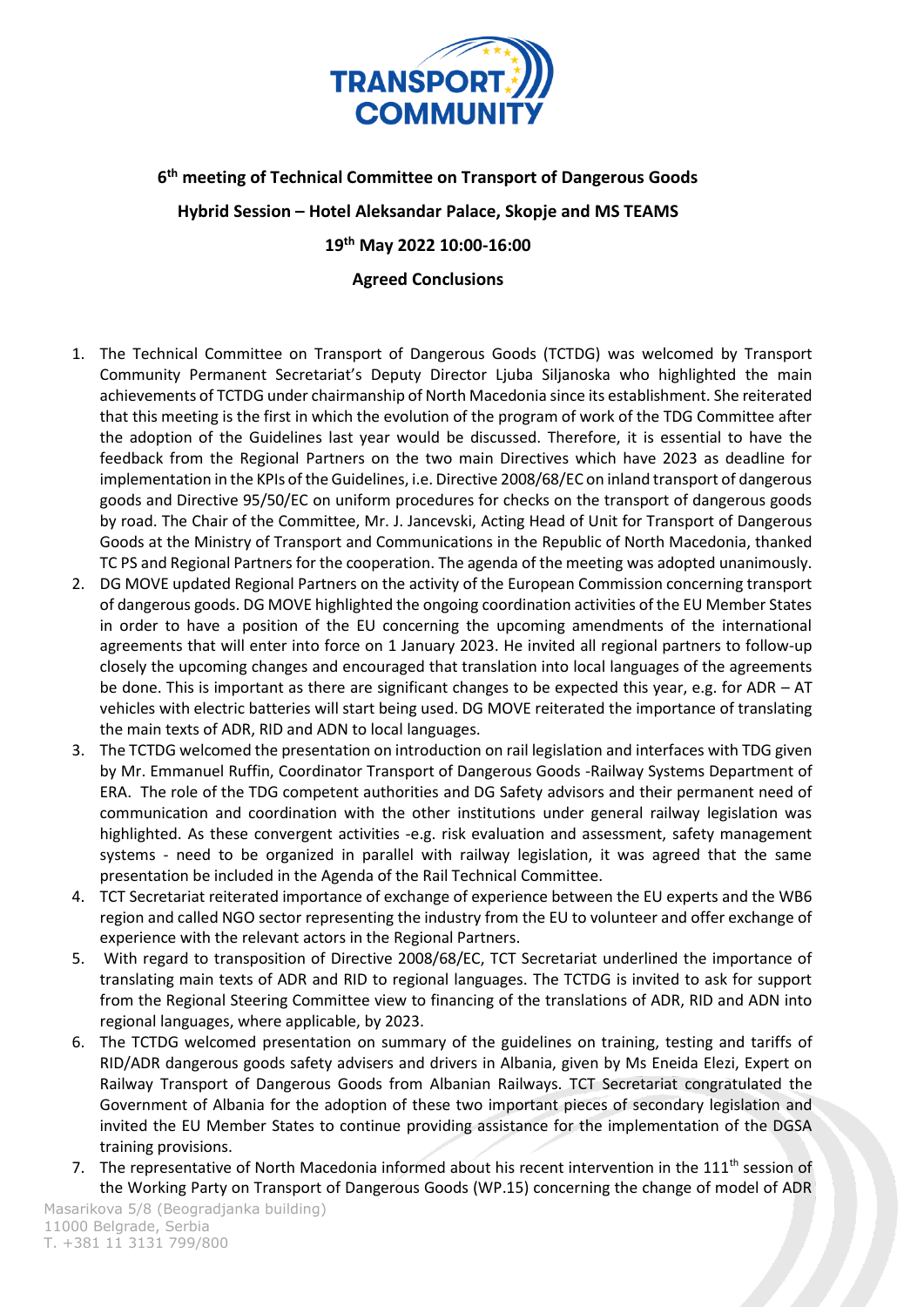

driver certificates in his country [\(ECE-TRANS-WP15-111-GE-inf25e.docx \(live.com\).](https://view.officeapps.live.com/op/view.aspx?src=https%3A%2F%2Funece.org%2Fsites%2Fdefault%2Ffiles%2F2022-05%2FECE-TRANS-WP15-111-GE-inf25e.docx&wdOrigin=BROWSELINK) The new model is currently published on the UNECE website and authenticity of these certificates can be checked, in case of doubts, at [adr@mtc.gov.mk](mailto:adr@mtc.gov.mk)

- 8. TCT Secretariat encouraged Regional Partners who have not published their models of certificates to inform the other contracting parties of UNECE and to consider ways how to work better with card manufacturers and the card issuing authorities. Exchange of experience with EU Member States in this regard would be useful.
- 9. The TCTDG welcomed information on the outcomes of 3<sup>rd</sup> Social Forum held in Sarajevo addressing social issues in road transport given by Ms Martina Hakl, Desk officer for passenger rights and social issues. All Regional Partners were encouraged to address their questions related to harmonization of legislation on passenger rights and social issues to TCT Secretariat.
- 10. Concerning the Questionnaire on Directive 95/50/EC and the Roadmap, TCT Secretariat thanked Regional Partners who submitted their answers and reminded those who didn't to deliver it to TCT Secretariat by 1 June 2022 at the latest.
- 11. The TCTDG welcomed presentation on replies to Questionnaire on Directive 95/50/EC prepared by the Serbian Ministry of construction, transport and infrastructure, given by Mr Bojan Miljkovic, Chief of division for transport of dangerous goods.
- 12. TC Permanent Secretariat also wished to thank the delegations of Albania, Kosovo and Montenegro for their written answers to the questionnaires.
- 13. TCTDG agreed that more in depth discussion on this questionnaire and the roadmap be held on the occasion of the meeting of the national contact points to be held in the course of June 2022. It was agreed also that the answers to the Questionnaires be shared with the Romanian trainers organizing the Workshop in Bucharest.
- 14. To initiate common checks in the region for exchanges of experience, Regional Partners were invited to consider establishing a more formal cooperation either via a Memorandum of Understanding or an Annex to the Guidelines.
- 15. A principle agreement was also expressed for reciprocal recognition of checklists issued in other regional partners if Checklists in Annex I to Directive 95/50/EC are used.
- 16. TDGTC highlighted however a serious issue related to the absence of qualified inspectors and adequate equipment to perform such checks in all regional partners. RSC members should be informed about this problem.
- 17. TCPS announced that a Workshop on roadside checks for transport of dangerous goods is currently under preparation and it will be co-organised by the Romanian Ministry of Transport and TCT Secretariat in Bucharest, 5-7 September 2022. The interventions of the Romanian delegation announcing their willingness to host the first technical Workshop to be held in the EU was welcomed by the Committee. More details will follow.
- 18. Regarding the ongoing requests/applications for the EU technical assistance, TCT Secretariat encouraged Regional Partners to follow the example of Montenegro who applied for the TAIEX assistance for training of firefighters, and to use their example when drafting the applications in this area or in other area in which they are lacking experience.
- 19. The Chair of the TCTDG, Mr. J. Jancevski, reported briefly on the activities of the group in its first year of existence.
- 20. The TCTDG presidency was handed over from North Macedonia to Serbia.
- 21. The Committee thanked the Macedonian Presidency for their excellent work and congratulated the Serbian delegation on their upcoming activities.